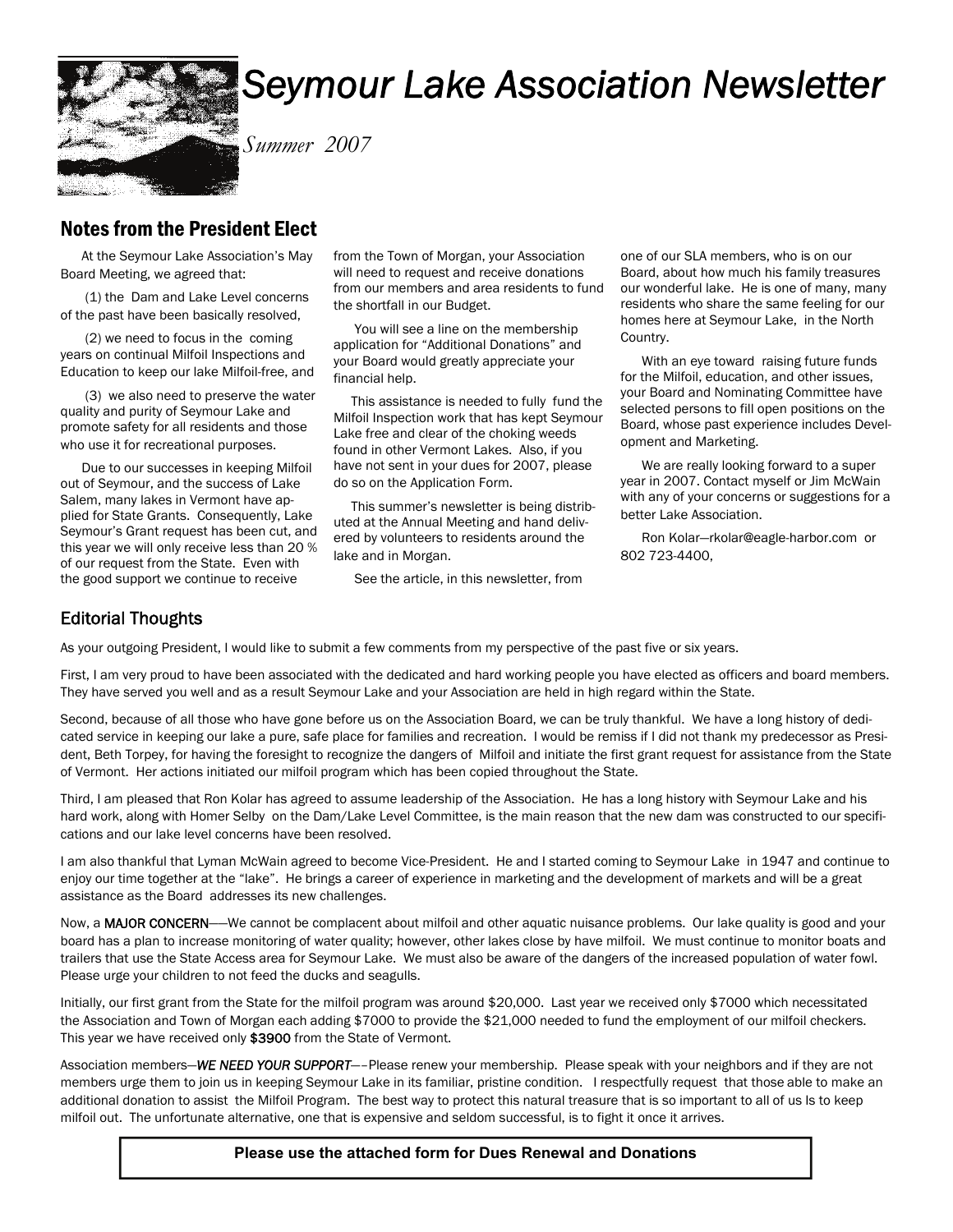## Join the Association-Help Us Keep the Lake Great Proposed Slate of



You may recognize our home, like yours, as one of those treasured places in the world. A place, where we retreat to enjoy the beauty and wonder of Seymour Lake. We've been doing this since 1949 when my Mother and Father bought this property on the western shore of the lake. Since then, our family has spent wonderful moments just looking, swimming, boating and loving the life that Seymour affords. Keeping our places beautiful means keeping Seymour beautiful, and the best way is through the Seymour Lake Association (SLA). A pristine lake is our most valuable asset. Most of you pay your yearly dues and some contribute additionally to support the important projects of the SLA. The biggest project is combating the threat of Eurasian water milfoil, and the Association has spent considerable effort and money to keep this invasive pest out of our lake. Recently the state has cut back funding for milfoil abatement and that puts a greater burden on SLA to keep this very important effort going. If you are not yet a member, won't you join. And if you are a member, won't you please contribute additionally so that SLA can keep Seymour clean and beautiful and continue to keep our homes our treasures.

#### Morgan Town Officers

| Moderator-        | Charles Woods         |          | North Country School Director- |
|-------------------|-----------------------|----------|--------------------------------|
|                   |                       |          | Mary Roy                       |
| Selectman-        | <b>Richard Miller</b> |          |                                |
|                   | <b>Robert Guver</b>   | Listers- | Jim Judd                       |
|                   | <b>Brian Gray</b>     |          | Diane Moore                    |
| School Directors- | Robert Cargill        |          | Deanna Keenan                  |
|                   | Kelly Paul            |          |                                |
|                   | Danielle Blake        |          |                                |

# Association Officers &, Directors for 2008

#### **Officers**

| President-      | Ron Kolar    |
|-----------------|--------------|
| Vice President- | Lyman McWain |
| Secretarv-      | Peggy Bolduc |
| Treasurer-      | Janet Selby  |

#### Directors (Term ending)

|                   |      | Brad Shattuck 10 Kalman Samuels 09 |    |
|-------------------|------|------------------------------------|----|
| <b>Bob Slater</b> | 10   | Peter Poulin                       | 08 |
| Peggy Barter      | 10 I | Jim McWain                         | 08 |
| Ann Moore         | 09.  | Ted Jewitt                         | 08 |
| Eric Lessing      | 09   |                                    |    |

*\*\*\*note—nominations from the floor will be accepted at the Annual Meeting* 

#### Committee Chairs

\_\_\_\_\_\_\_\_\_\_\_\_\_\_\_\_\_\_\_\_\_\_\_\_\_\_\_\_\_\_\_\_\_\_\_\_\_\_\_

| Audit          | Jean McKenny         |
|----------------|----------------------|
| Boating/PWC    | <b>Brad Shattuck</b> |
|                | Eric Lessing         |
| Dam/Lake Level | Ron Kolar            |
| Development    | Lyman McWain         |
|                | Kal Samuels          |
| Fishing        | Homer Selby,         |
|                | Ron Frascoia         |
| Grants         | Janet Selby          |
|                | Peggy Barter         |
| Ice Out        | Homer Selby          |
| Loon Watch     | vacant               |
| Maps           | Nancy Gilmond        |
| Membership     | Janet Selby,         |
|                | Ann Torpey           |
|                | Ann Moore.           |
|                | Peggy Bolduc         |
| Milfoil        | Bob Slater           |
|                | Peggy Barter         |
| Newsletter     | <b>Jim McWain</b>    |
| Swim Program   | Janet Slater         |
| Water Quality  | Tom Emery            |
|                | <b>Bruce Barter</b>  |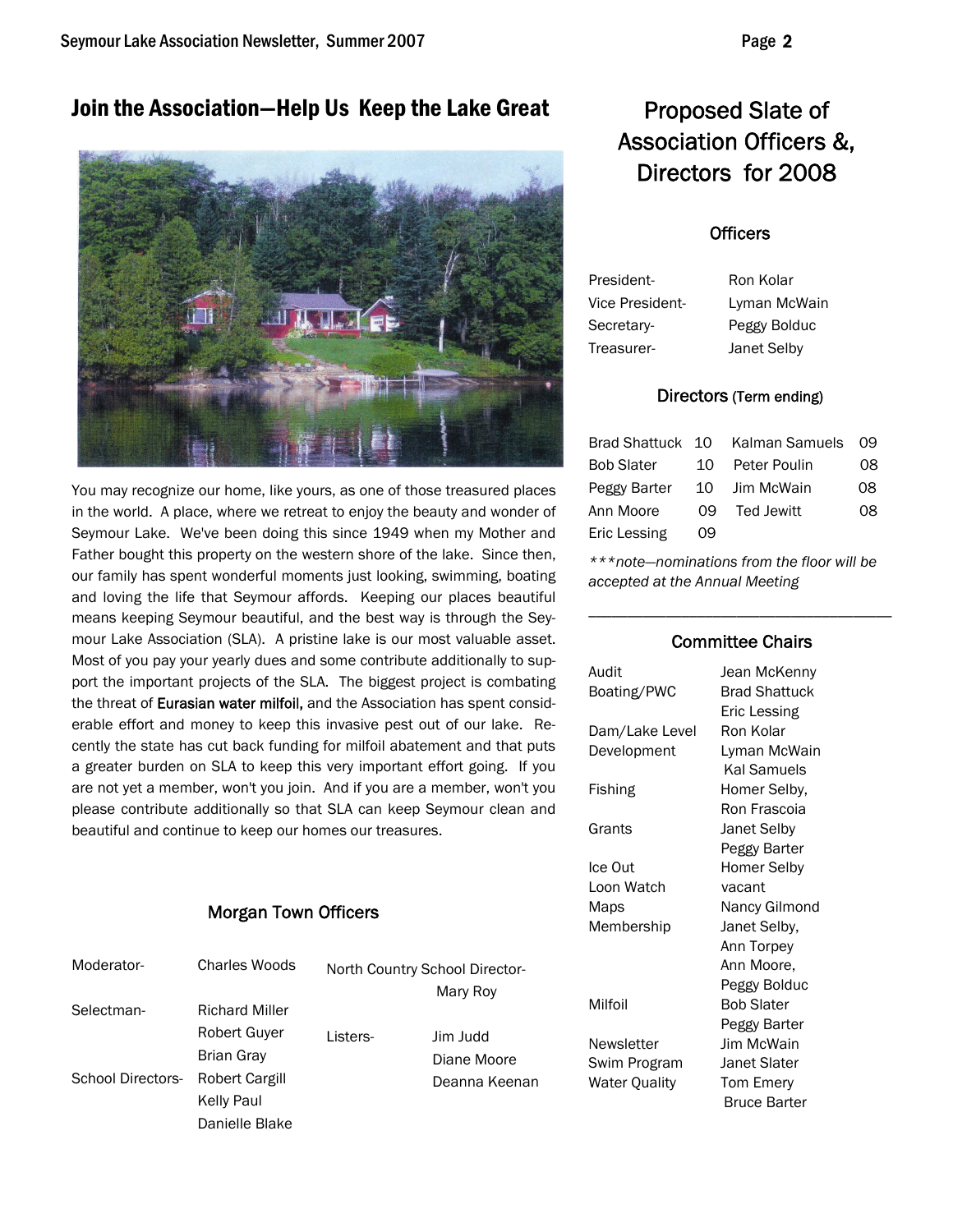## What Your Association Does

#### Lake Level

The Seymour Lake Association is actively engaged with the Agency of Natural Resources to insure that the new dam maintains the lake at its current level. We appealed their certification of a dam without an operable gate which would allow regulation of the lake level during spring flood season. This resulted in a design which includes an operable gate and a two year test period to review test data and lake level.

#### • Eurasian Water Milfoil

The Association has been proactive and has requested and received State Grants for the last six years. These grants, coupled with local volunteers and Town assistance, have allowed the manning of the Boat Access area with paid summer help. These young people and volunteers have checked boats being launched which may have come from other lakes in Vermont that are already infected with the milfoil. Additionally, they search the waters of Seymour susceptible to aquatic nuisance growth. It is far better to keep the milfoil out than to try and remove it.

#### • Map

The Seymour Lake map, with properties specified and a cross referenced index of property owners, has been updated to include the 911 emergency designators. The maps are available at the Morgan Country Store or contact any of the Association officers.

#### • Swim Program

Each year the Association sponsors the summer swim program held at the Morgan Sand Beach. This year we had about 70 students from Morgan and the surrounding towns. This is a Red Cross program with many volunteers from the local Seymour Lake community.

#### • Fishing

Members of the Association participate in monitoring the Vermont Fish and Wildlife efforts to protect the lake trout population and enhance lake trout fishing over the long term. This is important, as it enables us to participate in the establishment of rules governing fishing at Seymour.

#### **Water Quality**

Every year the lake is sampled weekly from June through August to document the condition of the lake. This has been done since 1979. Seymour has consistently shown low levels of phosphorus and chlorophyll. The water clarity index consistently measures eight meters deep; total phosphorus remains below 9 milligrams per liter; and chlorophyll is well below 7 milligrams per liter.

|                                           | Mail To: Janet Selby, Seymour Lake Association, P.O. Box 43, Morgan, Vermont 05853         |  |
|-------------------------------------------|--------------------------------------------------------------------------------------------|--|
|                                           | Type of Membership-Family (\$30) ____ Individual (\$10) ____ Amount Enclosed __________    |  |
|                                           |                                                                                            |  |
|                                           |                                                                                            |  |
|                                           |                                                                                            |  |
| Mailing Address (if different than above) |                                                                                            |  |
|                                           |                                                                                            |  |
|                                           |                                                                                            |  |
| Education                                 | We need your help-Please consider an additional donation to support Milfoil Inspection and |  |
|                                           |                                                                                            |  |